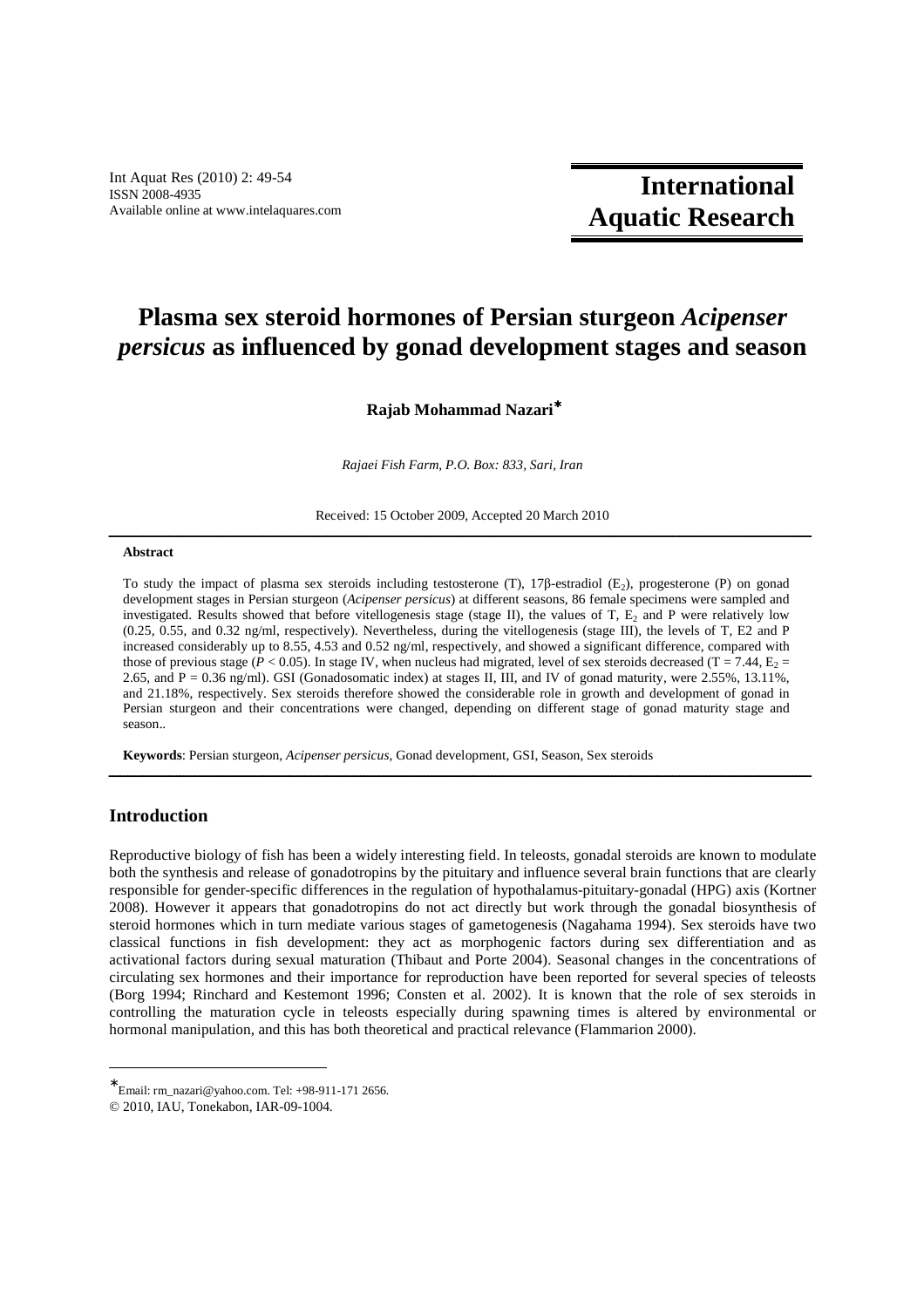## 50 *Nazari / International Aquatic Research 2 (2010) 49-54*

Like in other vertebrates, testosterone (T) is present in female teleost fishes. Estrogens (17β-estradiol) and androgens (testosterone and 11-ketotestosterone) are known to be involved in a number of physiological functions such as sexual differentiation, ion and carbohydrate homeostasis, adaptation to stress, immune system functioning and reproduction (Dean and Sanders 1996). Barannikova et al. (1997) believes testosterone plays an important role in migration behavior of Russian sturgeon *Acipenser gueldenstaedti*. Generally, androgens appear to play a pivotal role in stimulating the growth of small ovarian follicles in vertebrates, at least in mammals and fish (Rohr et al. 2001).

Several species of sturgeon have become endangered due to the damages of their natural spawning environments and elevation of international trade in caviar. It is extremely important to understand the mechanism linking gonad development and reproductive performance in order to improve culture techniques. Although some changes in steroid hormone levels have been well documented in a number of fish species, less information is available for the effect of sex steroids and their relation with gonad maturity stages in Persian sturgeon *Acipenser persicus*. This study aimed to determine the condition of sex steroids hormones and their effects on gonad maturity stages at different seasons in Persian sturgeon.

## **Materials and methods**

#### *Fish and blood sampling*

In this research, 86 specimens of female Persian sturgeon with the age of 12-23 years were captured from southeast of Caspian sea during the four seasons. The total numbers of samples in all seasons were 24, 8, and 54 female broods that were in stage of II, III, and IV, respectively (Table 2). Weight of samples was in the range of 18.60- 43.20 kg and total length ranged from 152 to 194 cm. A group of broods belonged to male breeders were simultaneously captured from Caspian sea during reproduction season (spring) and all male and female broodstocks were maintained in several separated 50 m<sup>3</sup> circular tanks (8 m diameter, 1 m depth). The experiments were carried out in Rajaei sturgeon fish farm, Sari, Iran. Due to application of the proper size of gillnet's mesh by the governmental groups of sturgeon's fishermen in specific fishing areas, the breeders of stage I, was not captured.

Blood samples (10 mL) of females for analysis of sex steroid hormones were taken from the caudal vein and the blood serum was extracted by centrifugation (2500 g, 15 min) and then stored at -30 ˚C until used. The concentration of sex steroid hormones including progesterone (P), 17β-estradiol (E2) and testosterone (T) were analyzed by Radio immunoassay methodology as described by Fostier et al. (1982). The levels of testosterone (T) and progesterone (P) were measured by Kavoshyar Co**.** kits (Tehran, Iran) and 17β-estradiol (E2) was determined by Orion Diagnostica kits (Espoo, Finland).

## *Experimental procedure*

The number of 41 ripened fishes in stage IV in the spring with the polarization index (PI) less than 7% (Dettlaff et al. 1993) was injected intramuscularly with acetone-dried sturgeon pituitary according to water temperature in the range of 17-20 ˚C (45-50 mg for female and 35 mg for male). For measuring GV (germinal vesicle) position by PI, a sample of 15-20 eggs for each female were boiled for 2 min and were cut along their animal-vegetal poles axis and observed under a dissection microscope with a micrometer eyepiece (Olympus, Tokyo, Japan). The position of the GV was estimated either visually or by calculating the oocyte PI (PI =  $a/A \times 100$ , where a: distance between GV and cell membrane, and A: diameter of oocyte along animal-vegetal axis, Dettlaff et al. 1993). During the study, the variables including fertilization rate, incubation survival rate, larvae survival rate during yolk sac absorption (before feeding), and larvae survival rate after active feeding were determined for each female broods for 41 mentioned breeders in two groups. Group I belonged to female broods (*n* = 19) having fertilizing rate less than 50% and group II were the female broods  $(n = 22)$  with more than 50% fertilizing rate. Therefore, 19 females did not show acceptable fertilizing rate and only considered for comparative variables evaluation with 22 proper ones (Table 3). Female's ripening was examined according to Dettlaff et al. (1993) and observed every one hour after the first examination. At 30 min before the expected time of fertilization, sperm of each male was collected with 50 mL polyethylene syringes separately and its quality was assessed by means of density observation and motility test and stored in a refrigerator at 4 ˚C.

Before each insemination, the excess of coelomic fluid was removed by pouring the eggs onto a screen suspended over a beaker. The eggs were then inseminated with milt (1 female *vs*. 2 males) and after eliminating eggs adhesiveness, eggs were placed in Yushchenko incubators in running freshwater system at 17-20 ºC and dissolved oxygen was more than 6 ppm.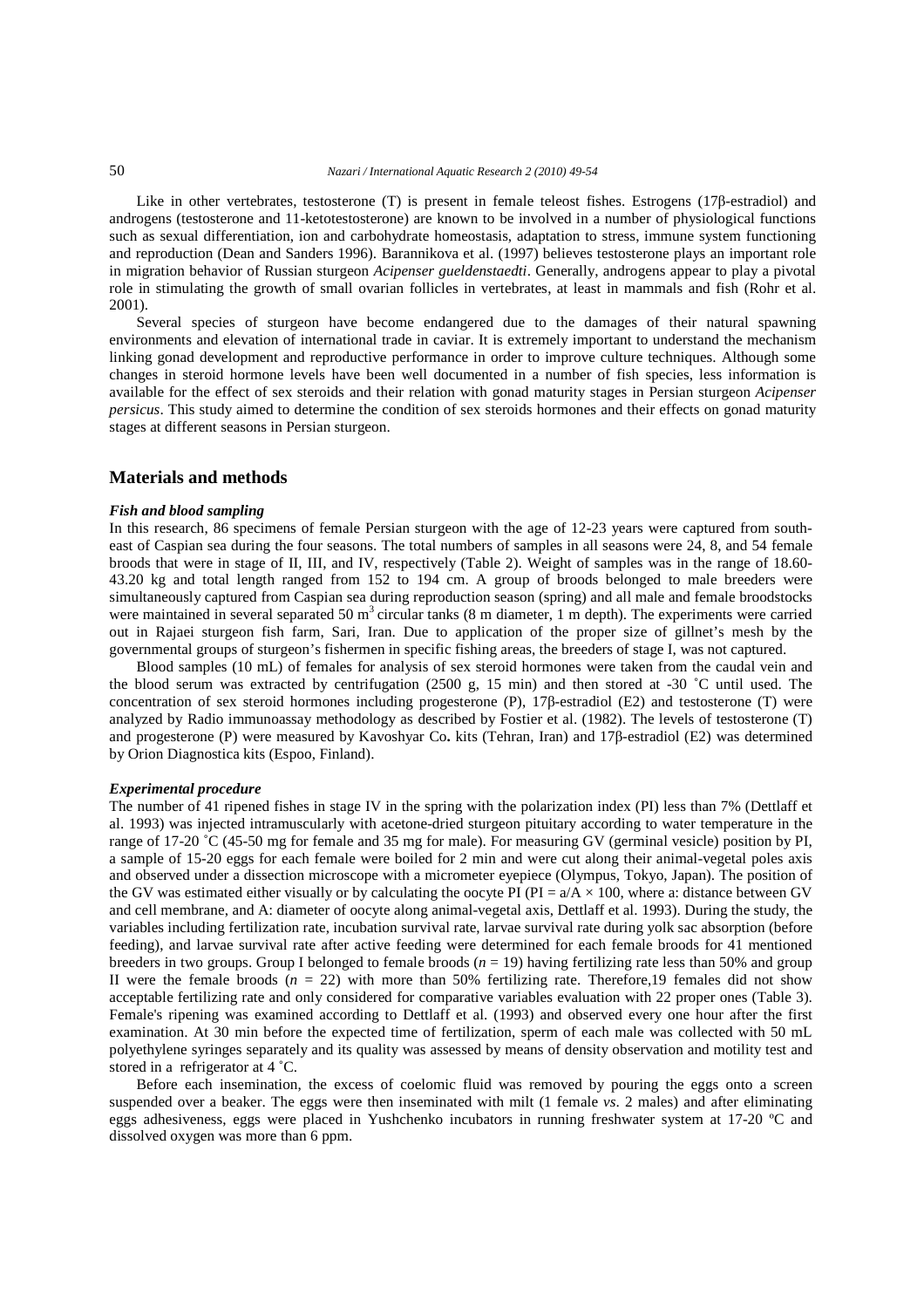Three hours after fertilization at 17-20 °C, 100 eggs were randomly removed and preserved in 10% formalin. In calculate the fertilizing rate, the monospermic percentage was considered only for the eggs containing 4 cells (Dettlaff et al. 1993). Also, amount of larvae and malformed larvae were measured after 4 days incubation period in incubators and dead eggs were counted daily.

Gonadosomatic index (GSI) was calculated for each gonadal stage using the formula GSI =  $Wg/W \times 100$ , where Wg: gonad weight, W: fish weight. For histological studies, the gonads fixed in 10% formalin after different processing steps and gonad slices were stained by hematoxylin**-**eusin (magnification ×56). All other chemicals were of the highest commercially available grade.

In order to measure survival of larvae during yolk-sac absorption, 300 larvae were randomly sampled from each female (at the middle of hatching time) and reared separately in small plastic tanks (20 l volume) with running water (0.5 l/min) and stable temperature (18 $\pm$ 2 °C). In every morning, the excreted materials were discharged by siphoning and the mortality rate for every tank was recorded. At the beginning of the exogenous feeding, larvae were fed 6 times per day by artemia nauplii (*Artemia urmiana*) with the rate of 30% body weight per day and reared for 2 days.

#### *Statistical analysis*

The distribution of data for determination of normality was tested by the Kolmogorov–Smirnov test. Two group's data was analyzed by unpaired *t*-test and in the case of more than two groups, data were analyzed by one-way analysis of variance (ANOVA). Duncan's multiple range test was applied to determine the significance of the differences among means at  $P < 0.05$  by SPSS 16.

#### **Results and Discussion**

Gonadosomatic index (GSI) in stage II was very small (2.44%) and GSI in stage III and IV significantly increased and reached 13.11% and 21.18%, respectively  $(P < 0.05$ . Table 1). The rapid elevation in serum gonadal steroids in Persian sturgeon from stage II to stage III was highly related with the increases in GSI.

| <b>Stages</b> | $T(n)^{**}$<br>ng/ml                                        | E2(n)<br>ng/ml                                        | P(n)<br>ng/ml                                           | GSI(n)<br>%                                               |  |
|---------------|-------------------------------------------------------------|-------------------------------------------------------|---------------------------------------------------------|-----------------------------------------------------------|--|
| П             | $0.25 \pm 0.14^b$ (24)                                      | $0.55 \pm 0.31^{\circ}$ (24)                          | $0.32 \pm 0.18^b$ (17)                                  | $2.44 \pm 0.55$ <sup>c</sup> (17)                         |  |
| Ш<br>IV       | $8.55 \pm 2.41^{\circ}$ (8)<br>$7.44 \pm 5.70^{\circ}$ (52) | $4.53 \pm 1.61^{\circ}$ (8)<br>$2.65 \pm 1.45^b$ (52) | $0.52 \pm 0.08^{\text{a}}(8)$<br>$0.36 \pm 0.21^b$ (52) | $13.42 \pm 2.20^{b}$ (8)<br>$21.14 \pm 5.49^{\circ}$ (44) |  |

Table 1. Values of T, E2, P, and GSI in female Persian sturgeon over stages II to IV<sup>\*</sup>

\*Data are expressed as means  $\pm$  SD.

∗∗ *n* = Number of samples.

Biosynthesis and secretion of sex steroids and growth of oocytes were dependent on the production and concentration of gonadotropin hormones. During stage II, due to low activity of pituitary gland, the concentration of sex steroids in Persian sturgeon was very low (T = 0.25, E<sub>2</sub> = 0.55, and P = 0.32 ng/ml). In this stage, oocyte of samples was very small (0.350–0.450 mm) and GSI percentage was the lowest (2.44%, Table 1). The results of sex steroids being in less value in the female over stage II was in agreement with other reports. Amiri et al*.* (1996) mentioned that serum  $E_2$  level was constantly low (less than 0.6 ng/ml) in immature group of the bester (a hybrid of sturgeon). They also reported that T value in immature group was low (5-15 ng/ml), but it was higher than our results. Orian et al. (1998) concluded that in immature group of *trichiurus lepturus*, E<sub>2</sub> level was low and had significant difference (*P* < 0.05), compared with vitellogenic group. Murayama et al*.* (1994) found that *Sardinops melanostictus* had the changes in plasma  $E_2$ , which were in close association with the ovarian development and it was lowest at the yolk vesicle stage. Dahle et al. (2003) reported that plasma levels of T did not differ significantly from those of stage I to V in female Atlantic cod *Gadus morhua* L. but low plasma levels of E2 were observed in immature. E2 in most cases produced by the ovary under the influence of gonadotropins was introduced into the vascular system and stimulated the hepatic synthesis and secretion of vitellogenin (Nagahama 1994).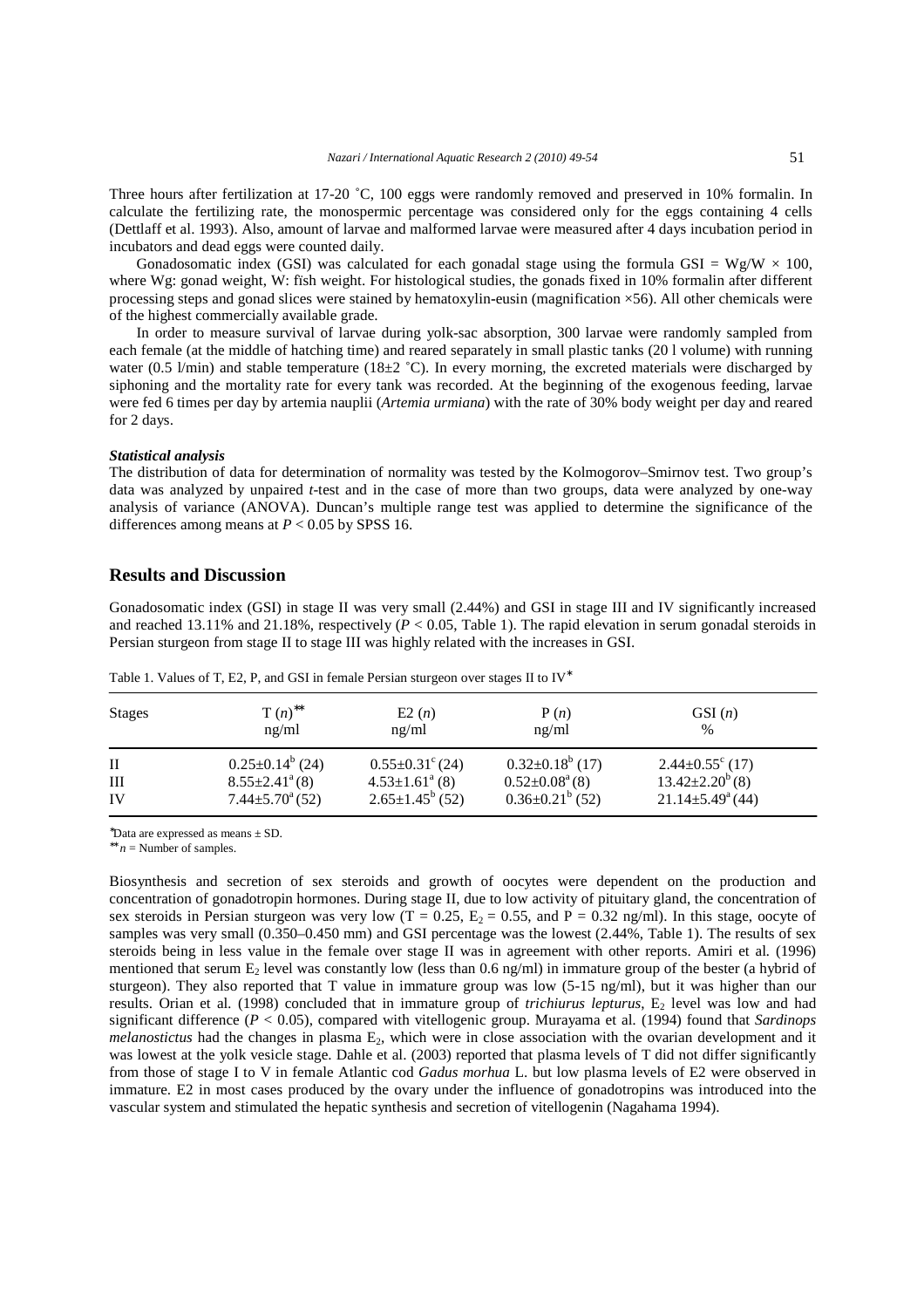| <b>Stages</b> | Parameters   | Summer                        | Autumn                        | Winter                     | Spring                       |
|---------------|--------------|-------------------------------|-------------------------------|----------------------------|------------------------------|
| II $(n = 24)$ |              | $n=8$                         | $n = 6$                       | $n=10$                     |                              |
|               | $T$ (ng/ml)  | $0.25 \pm 0.11^a$             | $0.34 \pm 0.17^a$             | $0.19 \pm 0.12^a$          |                              |
|               | $E2$ (ng/ml) | $0.37 \pm 0.25^b$             | $0.86 \pm 0.24$ <sup>a</sup>  | $0.50 \pm 0.25^b$          |                              |
|               | $P$ (ng/ml)  | $0.30 \pm 0.09$               | $\mathrm{BDL}^{**}$           | $0.36 \pm 0.22$            |                              |
|               | $GSI(\%)$    | $2.28 \pm 0.59^{\text{a}}$    | $2.78 \pm 0.56^{\circ}$       | $2.30 \pm 0.43^a$          | ۰                            |
| III $(n=8)$   |              | $n=2$                         | $n = 6$                       |                            |                              |
|               | $T$ (ng/ml)  | $9.95 \pm 5.30$               | $8.09 \pm 1.23$               |                            |                              |
|               | $E2$ (ng/ml) | $2.48 \pm 0.44$               | $5.22 \pm 1.17***$            |                            |                              |
|               | $P$ (ng/ml)  | $0.60 \pm 0.01$               | $0.50 \pm 0.08$               |                            |                              |
|               | GSI(%)       | $11.45 \pm 2.89$              | $14.08 \pm 1.74$              |                            |                              |
| IV $(n = 54)$ |              | $n = 6$                       | $n=12$                        | $n=14$                     | $n=22$                       |
|               | $T$ (ng/ml)  | $10.67 \pm 5.37$ <sup>a</sup> | $5.16 \pm 2.19^b$             | $12.69 \pm 6.13^{\circ}$   | $4.26 \pm 3.53^b$            |
|               | $E2$ (ng/ml) | $1.66 \pm 0.14^c$             | $3.29 \pm 0.86^b$             | $4.52 \pm 0.68^a$          | $1.43 \pm 0.46$ <sup>c</sup> |
|               | $P$ (ng/ml)  | $0.51 \pm 0.12^a$             | $0.33 \pm 0.16^a$             | $0.47 \pm 0.20^{\text{a}}$ | $0.27 \pm 0.21^b$            |
|               | $GSI$ $(\%)$ | $22.55 \pm 5.12^b$            | $15.39 \pm 1.34$ <sup>c</sup> | $15.45 \pm 1.61^{\circ}$   | $25.40 \pm 2.99^{\text{a}}$  |

Table 2. T, E2, P, and GSI in female Persian sturgeon over stages II to IV in different seasons∗

<sup>∗</sup>Data are expressed as means ± SD.

∗∗BDL = below detection limit. ∗∗∗ Significant at *P* < 0.01 by *t*-test between two groups of summer and autumn for E2.

For Persian sturgeon under vitellogenic oocytes (stage III), due to increasing GTH secretion from pituitary gland and its effects, biosynthesis of sex steroids, GSI and oocyte diameter significantly increased and sex steroid hormones showed the highest values (T = 8.55, E2 = 4.53, and P = 0.52 ng/ml). Rosenblum et al. (1987) found that *Ictalurus nebolosus* had the increased amount of T and E<sub>2</sub>, which coincided with GSI enhancement. Frantzen et al. (1997) reported the females of *Salvelinus alpinus* which had commenced vitellogenesis showed significantly higher levels of T and  $E_2$  in comparison with those female's ovaries containing no vitellogenic oocytes; gonadal growth was accompanied by increases in plasma levels of  $E_2$  and T which peaked at 11 and 71 ng/ml, respectively. Those values were higher than those of our results. Plasma  $E_2$  increased along with the yolk accumulation (about 3ng/ml) and reached the highest value at the tertiary yolk globule stage of *Sardinops melanostictus* (Murayama et al*.* 1994). E2 and P of *Trichiurus lepturus* increased in stage III and reached 3 and 1.5 ng/ml, respectively (Orian et al., 1998). Also, Barannikova et al*.* (1997) indicated that T, P and E2 levels in Russian sturgeon (*Acipenser gueldenstaedti*) were 16.7, 3.07 and 1.02 ng/ml, respectively.

Aromatase activity in granulosa cell layers increases during vitellogenesis and decreases rapidly in association with the ability of the oocyte to mature in response to gonadotropin. This decrease in aromatase activity appears to be coincidental with the decreased ability of intact follicles to produce  $E_2$  in response to gonadotropin (Nagahama 1994). The increased plasma levels of E2 with increasing ovarian development are usually explained by the role of E2 as the main promoter of vitellogenesis. For Persian sturgeon in stage IV, the levels of  $E_2$ , P, and T decreased. This result was in agreement with many works. Decreases in  $E_2$  and P were significant but no change in T was observed. Orian et al. (1998) indicated that P and E2 levels decreased in stage IV in *Trichurus lepturus*. Rosenblum et al. (1987) reported that plasma T and E2 levels of *Ictalurus hebulosus* dropped prior to the spawning period. *Salvelinus alpinus* showed the level of E<sub>2</sub> and T dropped during final maturation and ovulation (Frantzen et al*.*,1997). T levels in our study were in agreement with Amiri et al. (1996) who found that it remained at high level. T production was not decreased during postvitellogenic period (Nagahama 1994). However, Ceapa et al. (2002) reported that T reached 673.9 ng/ml in female stellate sturgeon (*Acipenser stellatus*) during spawning migration. For a study carried out by Dahle et al. (2003), E2 increased during gonadal development and reached the maximum plasma levels during spawning in Atlantic cod *Gadus morhua* L.

The Persian sturgeon tended to show the major physiological changes in stages III and IV and there were the fluctuations in sex steroid hormones under different seasons especially for stage IV (Table 2). In the stage IV, the highest level of P was measured in summer and winter (0.51 and 0.47, respectively, Table 2), whereas progesterone level was reported to be higher in spring in Russian sturgeon (*Acipenser gueldenstaedti*) (Barannikova et al. 1997).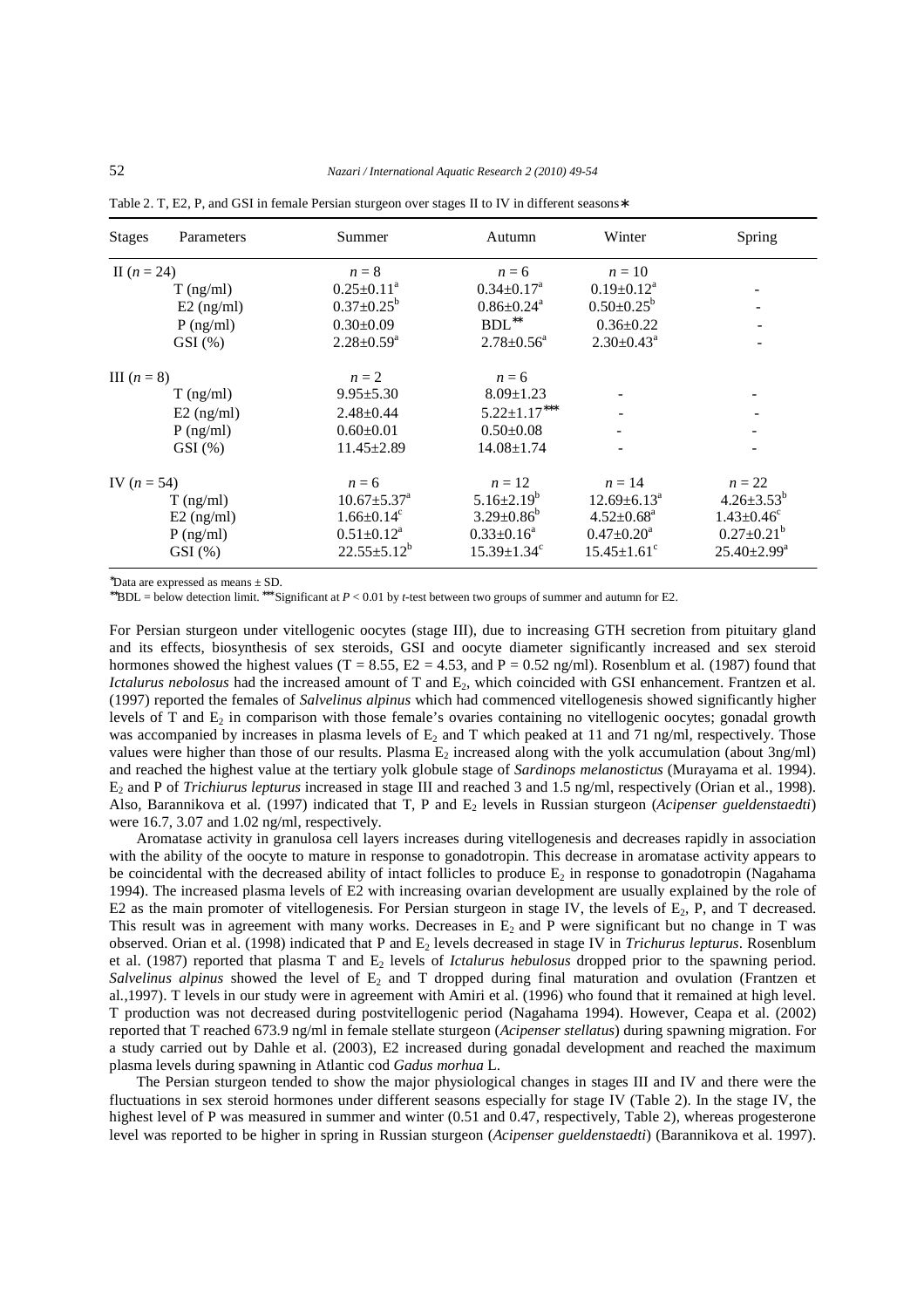Throughout the pre-spawning months in winter, E2 and T levels were high in Persian sturgeon and after the spawning period in summer, sex steroid hormones levels increased significantly (*P* < 0.05) for T from 4.26 to 10.67 ng/ml and for P from 0.27 to 0.51 ng/ml (Table 2).

Table 3. Sex steroid hormones and other variables in two fertilization rate's groups (group I, < 50%, *n* = 19; group II, > 50%, *n* = 22) in Persian sturgeon.<sup>∗</sup>

| Fertilization rate                    |                       |                        |                  |              |  |  |  |  |
|---------------------------------------|-----------------------|------------------------|------------------|--------------|--|--|--|--|
| Variables                             | Group I<br>$(< 50\%)$ | Group II<br>$(> 50\%)$ | $\boldsymbol{t}$ | $P$ -value   |  |  |  |  |
| $T$ (ng/ml)                           | $1.70 \pm 1.55$       | $4.26 \pm 3.5$         | $-2.91$          | $0.006^{**}$ |  |  |  |  |
| $E2$ (ng/ml)                          | $0.93 \pm 0.5$        | $1.43 + 0.4$           | $-3.28$          | $0.002***$   |  |  |  |  |
| $P$ (ng/ml)                           | $0.33+0.1$            | $0.27+0.2$             | 1.11             | 0.270        |  |  |  |  |
| $GSI$ $(\% )$                         | $23.45 + 4.2$         | $25.40 + 2.9$          | $-1.53$          | 0.135        |  |  |  |  |
| Survival rate in incubation (%)       | $13.90 \pm 21.8$      | $73.65 \pm 30.4$       | $-6.70$          | $0.000^{**}$ |  |  |  |  |
| Larvae survival before feeding $(\%)$ | $81.15 + 7.1$         | $89.24 \pm 5.1$        | $-3.30$          | $0.003***$   |  |  |  |  |
| Larvae survival after feeding (%)     | $90.30 \pm 5.6$       | $90.70 \pm 6.1$        | $-0.15$          | 0.876        |  |  |  |  |
| Polarization index for GV (%)         | $6.60 \pm 0.5$        | $6.60 \pm 0.7$         | $-0.01$          | 0.987        |  |  |  |  |
| Fertilization rate (%)                | $24.64 \pm 18.0$      | $79.28 \pm 11.5$       | $-11.68$         | $0.000***$   |  |  |  |  |

<sup>∗</sup>Data are expressed as means ± SD.

∗∗Significant at *P* < 0.01.

The increasing gonadosomatic index (GSI) was positively correlated with an increase in plasma vitellogenin (Fitzpatrick et al. 1986). This was in accordance with our results for all steroids from stage II to stage III (Table 1), however, there was a decrease of sex steroids from stage III to stage IV.

According to Table 3, the levels of T and E2 were significantly higher in female broods that achieved the fertilization rate more than 50% (group II), whereas the lower than 50% was found in group I. One of the major findings of the present study was that the secretion of T and E2 played an important role in success of reproduction procedure in Persian sturgeon. Prior to vitellogenesis (previtellogenesis), androgens may play an integral role in the regulation of oocytes (immature eggs) growth. In group I (Table 3), long time of the female broods in gillnets and additional manipulation in transporting the breeders to reproduction farms might induce stress condition and consequently led to deformation of natural hormone regulations and finally decreased the efficiency of reproduction. Also, the values of P, GSI, and polarization index for GV position did not differ significantly  $(P > 0.05)$  between two groups (Table 3). As a conclusion, the results of this study revealed that sex steroids had the important role in growth and development of oocytes in Persian sturgeon and their concentrations were governed by gonad maturity stages and seasons.

#### **Acknowledgements**

I wish to thank Mr. Moghadasi and their colleagues for technical assistance in Rajaei fish farm, Sari, Iran.

#### **References**

Amiri BM, Maebayashi M, Hara A, Adachi S, Yamauchi K. 1996. Ovarian development and serum sex steroid and vitellogenin profiles in the female cultured sturgeon hybrid the bester. J Fish boil 48: 1164-1178.

Barannikova IA, Bayonova LV, Saenko II. 1997. Dynamics of steroid hormones in sturgeon (*Acipenser gueldenstaedti*) with different characteristics of gonads at the beginning of an anadromous migration to the Volga. J Ichthyol 37(4): 312-318.

Borg B. 1994. Androgens in teleosts Wshes. Comp. Biochem. Physiol. C: Toxicol Pharmacol 109: 219–245. Ceapa C, Williot P, Le Menn F, Davail-Cuisset B. 2002. Plasma sex steroids and vitellogenin levels in stellate sturgeon

(*Acipenser stellatus* Pallas) during spawning migration in the Danube River. J Appl Ichthyol 18: 391-396. Consten D, Lambert GL, Komen H, Goos HG. 2002. Corticosteroids affect the testicular androgen production in male common carp (*Cyprinus carpio* L.). Biol Reprod 66: 106-111.